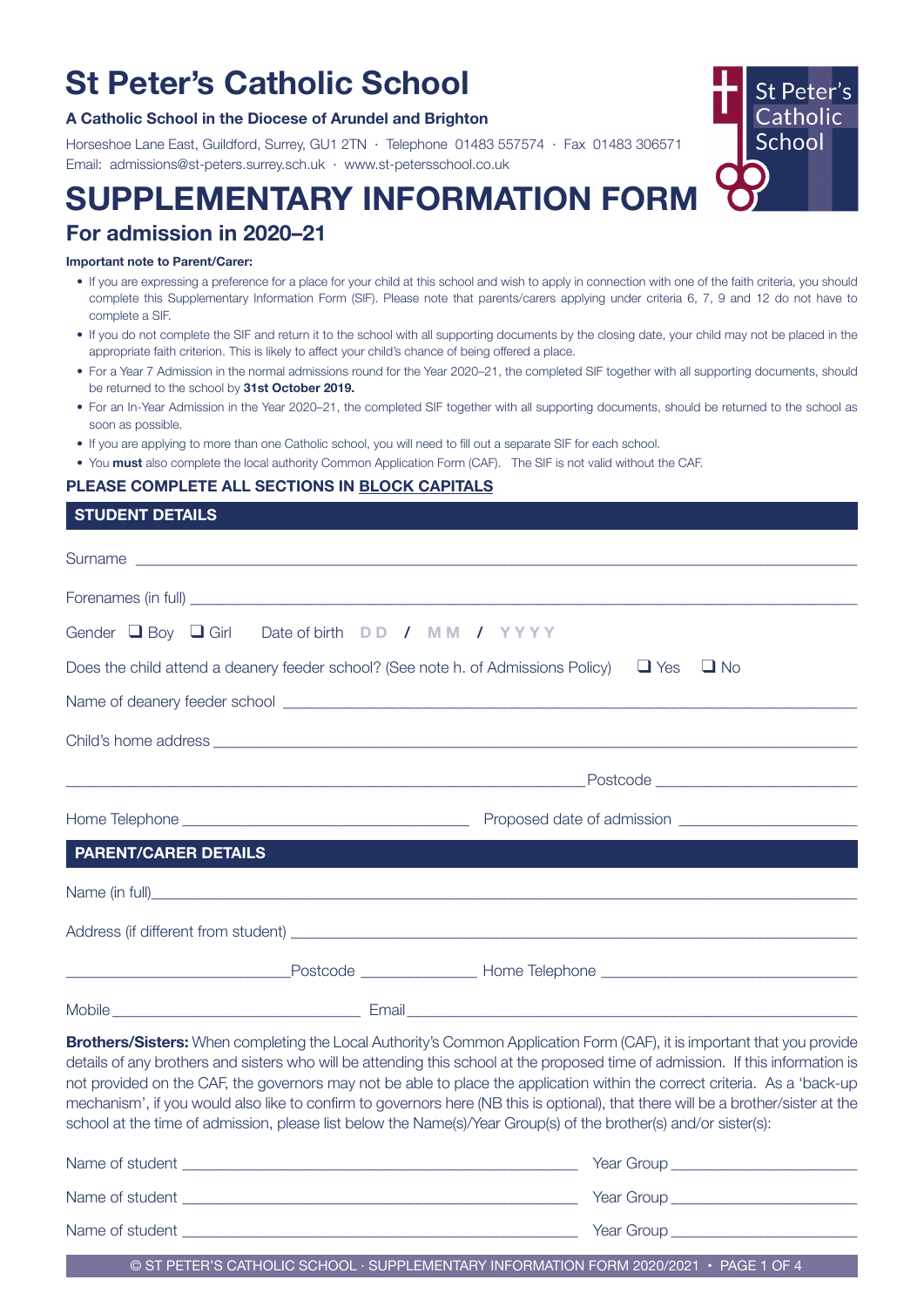#### **APPLICATIONS FOR CATHOLIC CHILDREN – EVIDENCE REQUIRED**

My child is a Baptised Catholic or has been received into the Church  $□$  Yes  $□$  No

Date of Baptism **Date of Baptism Parish where child baptised**  $\blacksquare$ 

**Note:** A copy of the Certificate of Baptism/Reception into the Church must be included with this application.

Present Parish \*\*\*

**The application must be supported by the Parish Priest's signature and stamp. Please ask your Parish Priest to sign/stamp the box below \*\*\***

| <b>Note:</b> This box to be completed by priest(s) only                                                                                                                                                                        |                                                                                                                                                                                                                         |
|--------------------------------------------------------------------------------------------------------------------------------------------------------------------------------------------------------------------------------|-------------------------------------------------------------------------------------------------------------------------------------------------------------------------------------------------------------------------|
|                                                                                                                                                                                                                                |                                                                                                                                                                                                                         |
| Signature of Parish Priest(s) and the state of the state of Parish Priest(s)                                                                                                                                                   |                                                                                                                                                                                                                         |
| Date and the contract of the contract of the contract of the contract of the contract of the contract of the contract of the contract of the contract of the contract of the contract of the contract of the contract of the c | Affix Parish stamp(s) or seal(s), right $\blacktriangleright$                                                                                                                                                           |
|                                                                                                                                                                                                                                | *** The priest concerned would be the priest where the child or parent/carer normally worship or, if they do not<br>practise their faith by attending Mass, the parish priest of the parish in which they are resident. |

#### **Applications from Catechumens or Candidates for Reception – evidence required:**

If application is being made for a place at the school where the parent/carer is a Catechumen or a Candidate for reception into the Catholic Church, evidence of their being a member of the catechumenate of a Catholic Church or a candidate for reception will be required. Proof of acceptance into the catechumenate, and evidence for a candidate, should be by a confirmatory letter from the appropriate priest. This evidence must be provided at the same time as this form is returned to the school.

#### **Applications for children who are members of an Orthodox Church – evidence required:**

If application is being made for a place at the school where the child is a member of an Orthodox Church, evidence of membership will be required. A letter confirming membership of the applicable Orthodox Church, signed by the appropriate priest, will be required. The letter and a certificate of baptism or reception from the authorities of that Church must be provided at the same time as this form is returned to the school.

#### **Applications for children of other Christian denominations – evidence required:**

If application is being made for a place at the school where the child is a member of another Christian denomination, a letter confirming membership of that Christian denomination, and signed by the appropriate minister of religion, will be required. The letter must be provided at the same time as this form is returned to the school.

#### **Applications for children of other faiths – evidence required:**

If application is being made for a place at the school where the child is a member of another faith, a letter confirming membership of that faith, and signed by the appropriate faith leader, will be required. The letter must be provided at the same time as this form is returned to the school.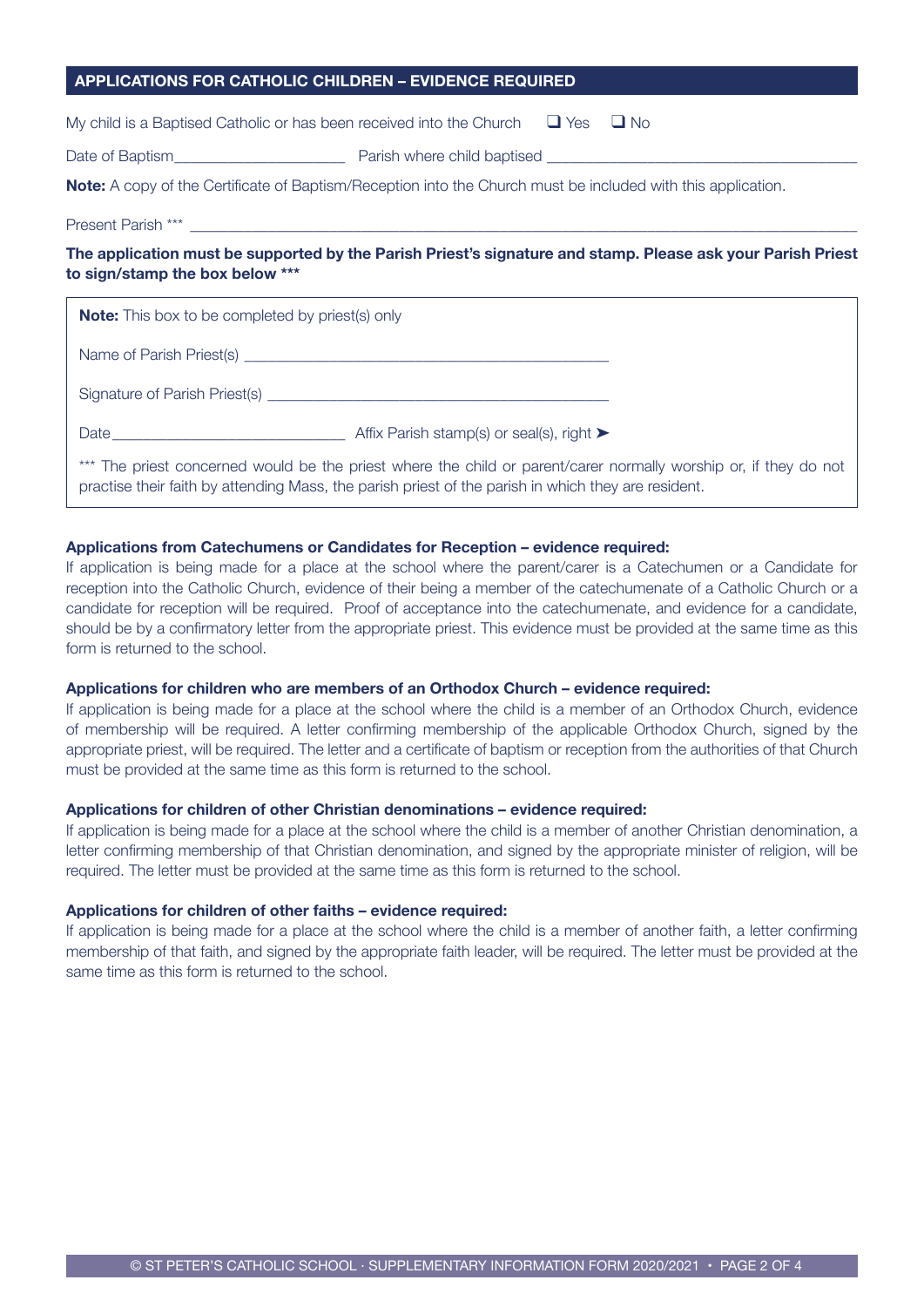#### **OVERSUBSCRIPTION CRITERIA**

The Oversubscription Criteria for admission to St Peter's Catholic School in 2020–21 are reproduced below. In order to ensure that places are offered fairly and in accordance with the Admissions Policy, **please tick the highest criterion box,** which most accurately applies to your child. *The brackets refer to notes in the Admissions Policy.* Please note that parents/ carers applying under criteria 6, 7, 9 and 12 do not have to complete a Supplementary Information Form.

- ❑ **1.** Catholic looked after children or previously looked after children *(note b. and c.)*
- ❑ **2.** Catholic children with a brother or sister at St Peter's Catholic School at the time of admission *(note f.)*
- ❑ **3.** Catholic children attending one of the named feeder schools *(note h.)*
- ❑ **4.** Catholic children who do not attend one of the named feeder schools *(note h.)*
- ❑ **5.** Other Catholic children *(note c.)*
- ❑ **6.** Other looked after children or previously looked after children *(note b.)*
- ❑ **7.** Other children with a brother or sister at St Peter's Catholic School *(note f.)*
- ❑ **8.** Catechumens, Candidates for Reception into the Church and children who are members of an Orthodox Church *(note d. and e.)*
- ❑ **9.** Other children currently attending one of the named feeder schools *(note h.)*
- ❑ **10.** Children of other Christian denominations whose membership is evidenced by a minister of religion *(note k.)*
- ❑ **11.** Children of other faiths whose membership is evidenced by a religious leader *(note l.)*
- ❑ **12.** Any other children

#### **APPLICATION DECLARATION (TO BE SIGNED BY PARENT/CARER)**

Please note, for a valid application, the Common Application Form (CAF) must be returned either online or in paper form to the appropriate Local Authority.

I have completed and returned (either online or by post) the Local Authority Common Application Form (CAF) to the Local Authority showing **St Peter's Catholic School** as one of my preferred schools. ❑ Yes ❑ No

I confirm that I have read and understood the Admissions Policy and that the information I have given on this form is accurate and truthful. I understand that I must notify the school immediately if there is a change to these details and that should any information I have given prove false, the governors may withdraw any offer of a place, even if the child has already started at the school. *(An example of false information would be the use of an address that is not the child's normal residence).*

Parent/Carer Signature

Print full name Mr / Mrs / Miss / Ms / Dr

Date  $\Box$